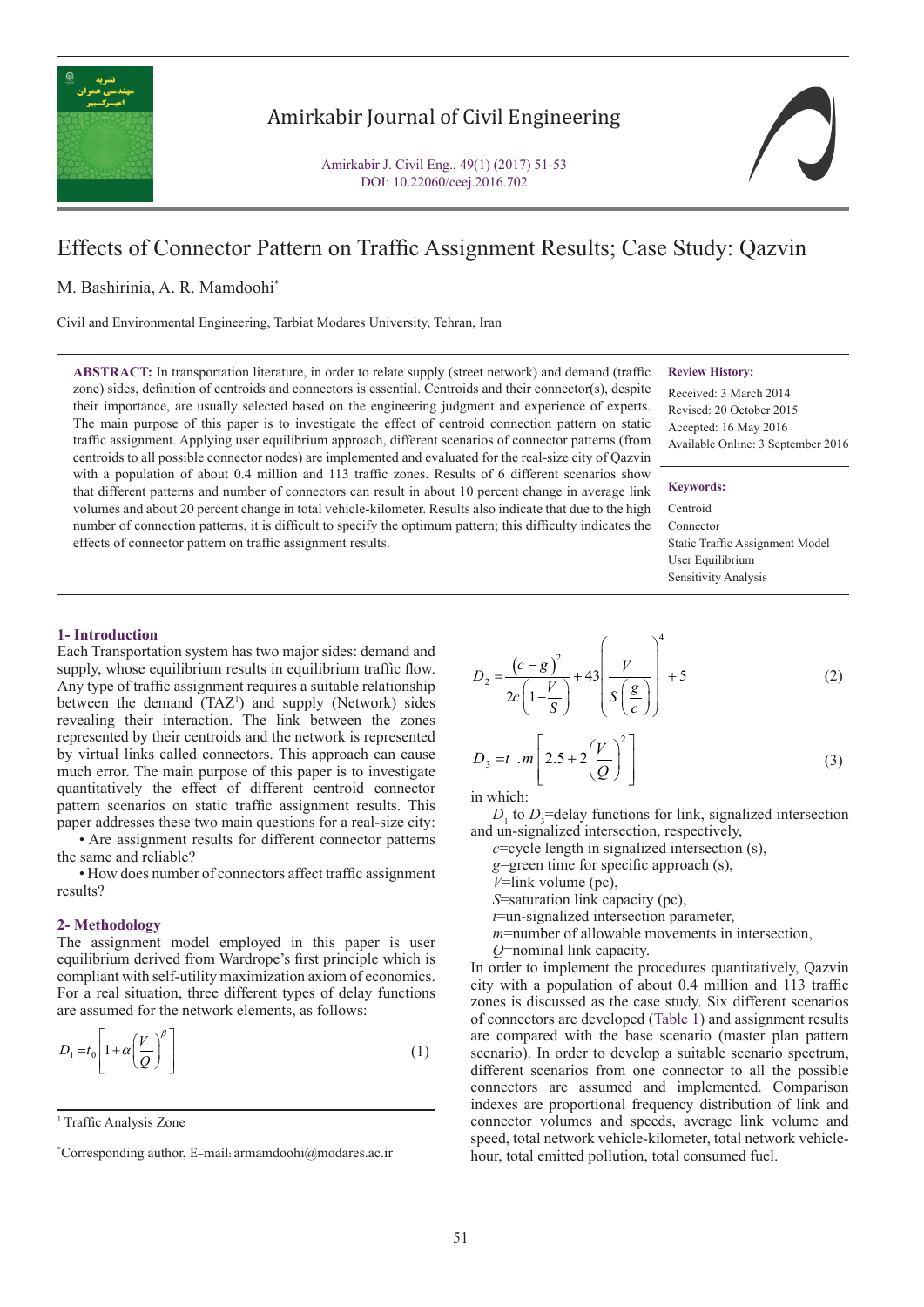| <b>Scenario</b><br>number | Scenario description (Connector pattern)   | Number of<br>connectors | Length of<br>connectors $(km)$ |
|---------------------------|--------------------------------------------|-------------------------|--------------------------------|
| $\boldsymbol{0}$          | Base scenario                              | 181                     | 27                             |
|                           | Delete 1 connector from base condition     | 128                     | 19                             |
| $\overline{2}$            | Add 1 connector to base condition          | 288                     | 65                             |
| 3                         | Only 1 connector to nearest node           | 113                     | 14                             |
| 4                         | Only 1 connector to farthest node          | 113                     | 17                             |
| 5                         | 2 Connectors to nearest and farthest nodes | 167                     | 25                             |
| 6                         | Connection to all possible nodes           | 513                     | 155                            |

## **3- Results and conclusion**

Results of equilibrium traffic assignment for the city of Qazvin are summarized in Table 2 for the base and the six connector pattern scenarios.

The results of six different scenarios and their comparison with base scenario are as follow:

• With increasing connector number, average link volume decreases indicating a more uniform distribution of volume between the surrounding links.

• The second scenario (connecting to the farthest and nearest nodes) has the least effect (0.2 percent) and the sixth scenario (all possible connectors) has the most effect (8.7) percent) on average link volume.

• With increasing number of connectors, total VKT<sup>1</sup>, total VHT<sup>2</sup> and consequently, the emitted pollution and consumed fuel decrease.

• Changes in the pattern and number of connectors can result in about 10 percent change in average link volumes and about 20 percent change in total VKT of the network. However network improvement scenarios can result, at most, in 10 percent change in these indexes.

• Increasing the number of connectors will not necessarily result in a more realistic model, because it would decrease total VKT, using different available routes.

• Low number of connectors can result in unrealistic congestion in the upstream links, whereas large number of connectors can result in unrealistic decrease in traffic congestion of local links.

## **References**

[1] M., Friedrich, M., Galster; Methods for Generating Connectors in Transport Planning Models, *Transportation* 

| Measure<br>number | Measure description          | Unit                 | Amount |
|-------------------|------------------------------|----------------------|--------|
| 1                 | Total travel length          | Vehicle-Kilometer    | 417800 |
| $\overline{2}$    | Total travel time            | Vehicle-Hour         | 17300  |
| 3                 | Total fuel consumption       | Liter                | 62300  |
| 4                 | Total pollution              | Kilogram             | 30900  |
| 5                 | Average street flow rate     | Hourly passenger car | 1810   |
| 6                 | Street flow rate Stdy.       | Hourly passenger car | 1260   |
| 7                 | Average street speed         | Kilometer/Hour       | 25     |
| 8                 | Street speed Stdv.           | Kilometer/Hour       | 11     |
| 9                 | Average connectors flow rate | Hourly passenger car | 460    |
| 10                | Connectors flow rate Stdy.   | Hourly passenger car | 450    |

#### **Table 2. Traffic assignment results summary for base scenario**

1  Vehicle- Kilometer Traveled

2  Vehicle- Hour Traveled